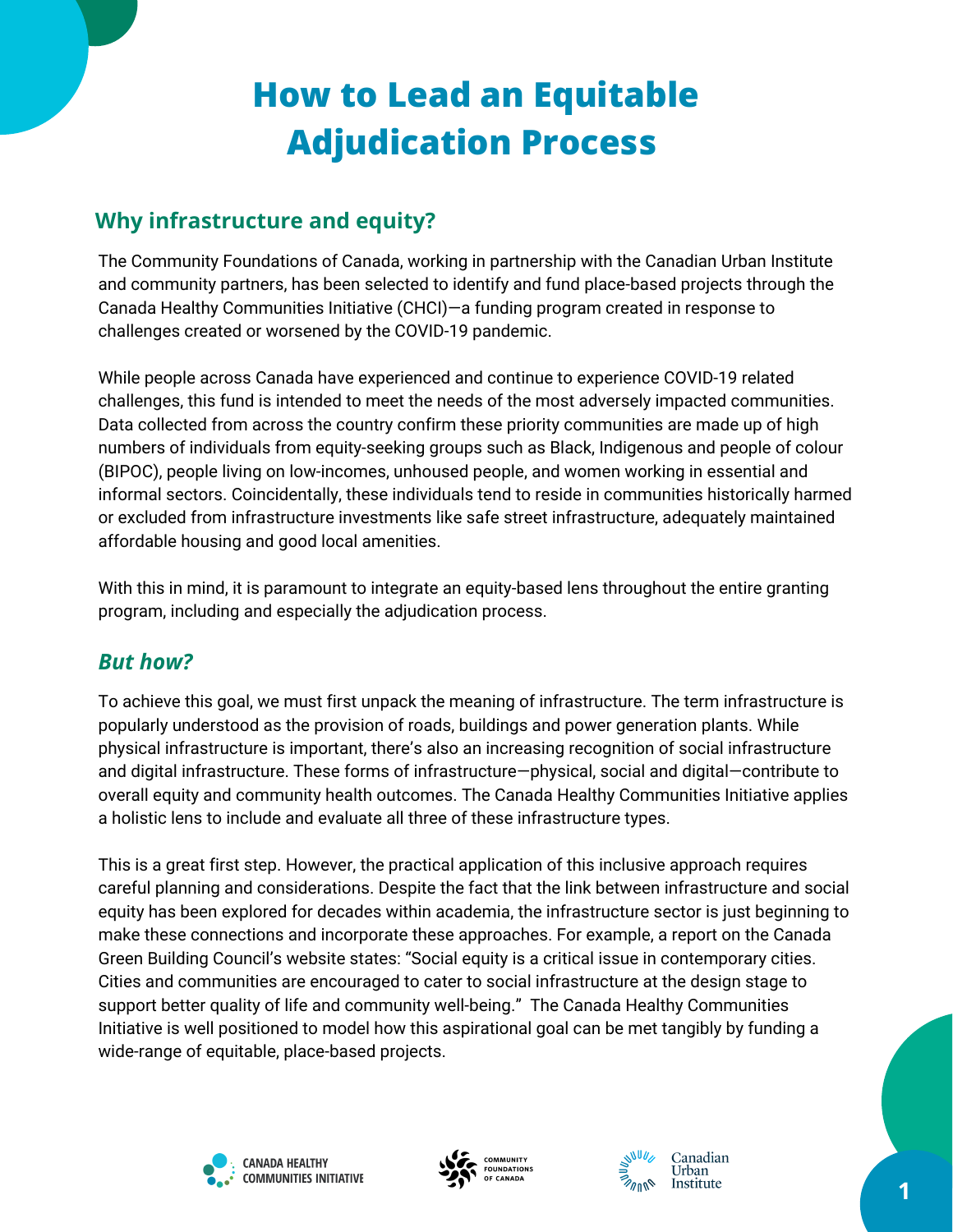# **Include a wide range of individuals engaged in place-based work**

Infrastructure projects like adapting sidewalks to create space for restaurant patios or reallocating streets to accommodate more cyclists and walkers are common and worthwhile interventions. These types of projects are typically led by highly credentialed professionals such as engineers, urban planners, architects and placemakers with urban design training. However, when assessing infrastructure projects, especially those responding to COVID-19 related challenges disproportionately impacting equity-seeking groups, it's important to consider a wider range of stakeholders leading place-based projects. These types of place-based projects tend to prioritize community engagement, service provision and resident accessibility. Many of the stakeholders leading this work do not communicate using technical terms or sleek design sketches, but they are adapting spaces and places to meet urgent needs. When compiling your juror list, survey your community and also include the following groups and individuals engaged in place-based work:

- **Social service organizations** using unconventional indoor spaces and adapted outdoor spaces to continue delivering essential community service programs during COVID-19;
- **Online community care groups** matching residents with resources to residents with urgent needs;
- **Neighbourhood association and parent groups** informally installing community fridges to help alleviate food insecurity and hunger;
- **Public health agencies and activists** establishing and programming safe injection sites and outdoor mental health service sites;
- **Artists** creating new online and offline spaces to support local cultural economies;
- **Informal greenspace stewards and clean up crews** helping maintain park trails, and extending supplies and services to unhoused people living in encampments;
- **Youth leaders** serving on advisory groups and boards providing advice on how to respond to the needs of young people;
- **Community animators** running errands for elderly neighbours and leading physically distanced neighbourhoods walks;
- **Feminists groups** finding new ways of connecting with vulnerable and isolated women;
- **Public health professionals** working with volunteers to organize pop-up COVID-19 health and information services;
- **Faith-based groups** collaborating with communities to provide non-denominational spaces and support services
- **Caregivers** informally collaborating to provide respite for individuals supporting children and elders;
- **Multilingual residents** serving as informal community translators to ensure individuals who are not proficient in English receive vital COVID-19 health and service information.





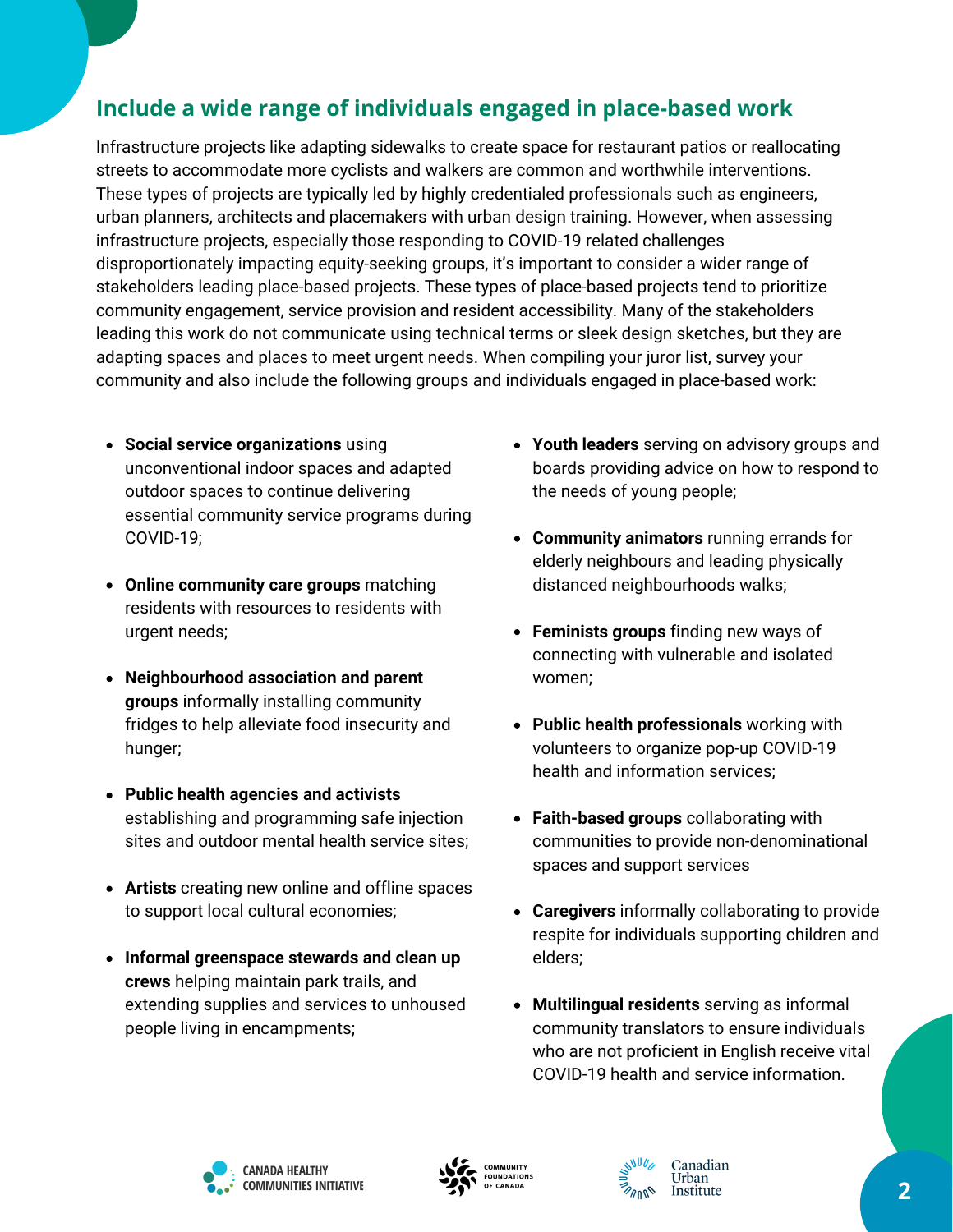# **Hub Committee Size, Expertise & Lived-Experience:**

### **A jury should be comprised of 5-7 individuals representing the following areas of expertise, identities and lived-experiences:**

- Deep local knowledge, both mainstream and marginalized;
- Geographic diversity: rural, suburban and urban (this mix may differ across regions);
- Technical expertise: formal land use, tactical urbanism and digital;
- Diverse social identities: race, gender, class, age, ability, linguistic etc.;
- CF Diversity: Lead Hub versus supporting.

### **Accommodations**

Accommodations refer to the support individuals require to fully participate in a physical space or process including: accessible meeting spaces, childcare, eldercare, language translation, transportation, and meals. Ideally, everyone would be provided with all of their desired and needed accommodations but this isn't always possible due to limited resources. When making difficult decisions pertaining to the provision of resources, many individuals tend to offer everyone the same accommodations because equality is often wrongly conflated with equity.

Equality means responding to everyone in the same manner, whereas equity means responding to everyone in a manner that ensures fairness and justice. While there isn't a singular approach for achieving this aspirational outcome, there's broad consensus that achieving equity requires the consideration of individual and group identity, histories of marginalization, and spatial and systemic barriers. This more nuanced approach ensures everyone receives what they need to participate and thrive within spaces and processes. The following is a list of accommodations that may support full juror participation—especially those from equity-seeking groups:

- Assign an individual who can provide technology support such as one-on-one instructions for individuals unaccustomed to digital platforms that have been widely used during COVID-19, short-term laptop loan, and/or suggestions for local internet hotspots, currently operated by libraries, community agencies and faith-based organizations;
- Provide honoraria for in-home child or elder care to be carried out by family members or professionals already in their bubble;
- Provide translation services for languages other than French, prioritizing Indigenous languages;
- Provide honoraria (no less than \$500 for individuals from equity-seeking groups and individuals who are un or under employed);
- \$75 meal allowance for half-full day adjudication sessions.

Whatever you decide, please make all available accommodations known upfront so jurors aren't made to inquire.





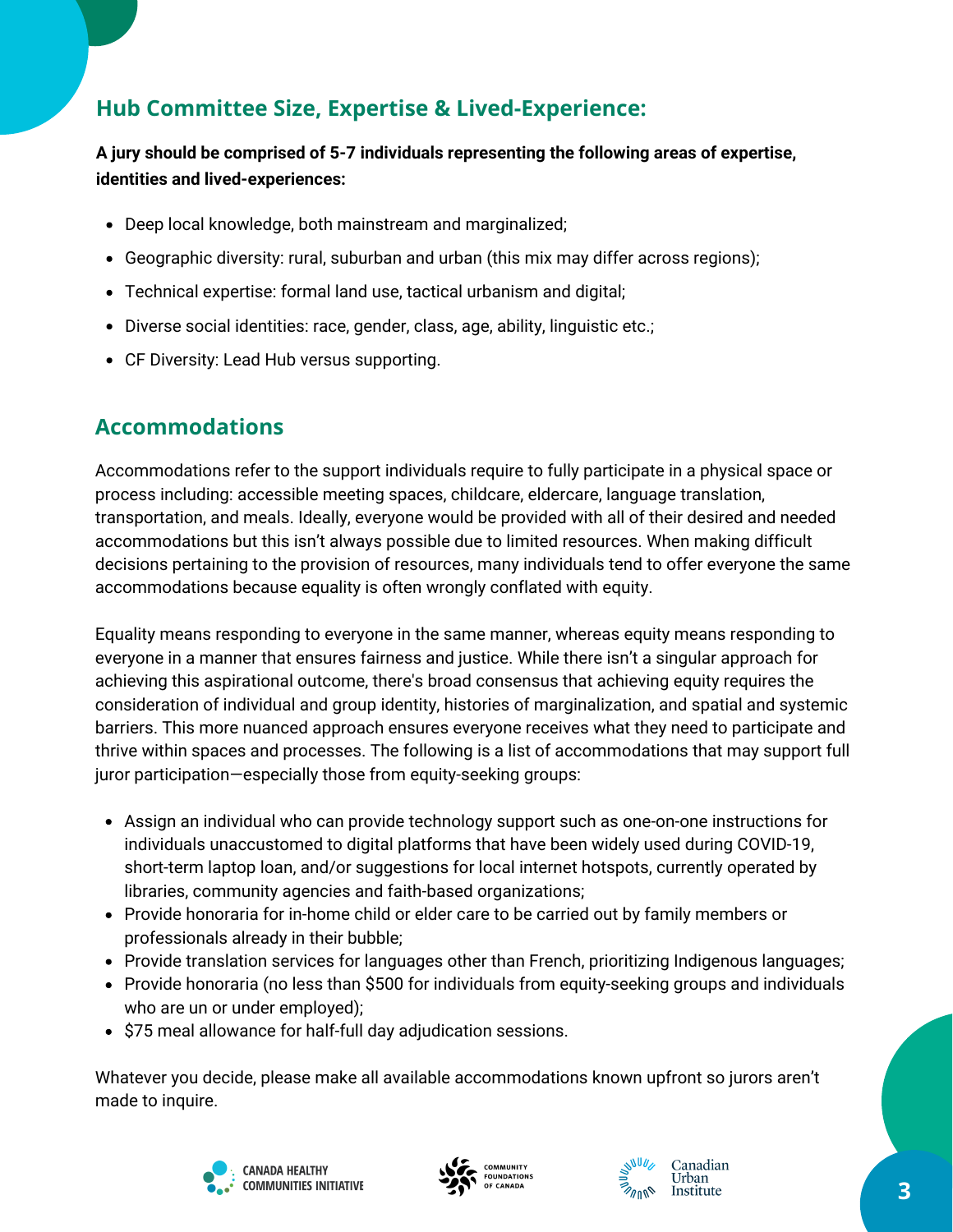# **Preparing the Jurors for a Safe(r) Equity and Infrastructure Conversation**

Each individual has distinct experiences that shape their definition and sense of safety. As such, it is impossible to promise a safe space, process or conversation. That stated, steps can be taken to enhance levels of individual and group safety. The following considerations may help you to establish a safe(r) virtual space for the Canada Healthy Communities Initiative adjudication process:

- Clearly underscore the distinction between equality and equity at the outset of the conversation. This is important because some jurors may become uncomfortable if they perceive an applicant group as getting preferential treatment over another. Remind everyone that just as local adjudication tables were established to fairly assess applications from geographic communities with distinct needs, access to resources and local character, the same fair approach is being applied to applicants from equity-seeking groups;
- Acknowledge that issues related to equity and place—colonialism, racist public space enforcement, gender-based violence, unhoused populations etc.—are difficult topics to discuss for people from mainstream/dominant culture and equity-seeking groups. Remind everyone that although we are differently impacted by these and other issues; we've all inherited these terrible histories and have the power to collectively make a positive impact within our daily lives and adjudication process;
- At the beginning of the adjudication process, encourage jurors to identify three guiding principles for having an informative and productive conversation. Also, take a few moments to unpack each principle. For instance, respect has differing meaning for each individual;
- Encourage jurors to "speak their truth" in ways that don't contravene historical facts or diminish harm done to entire communities;
- Ask jurors to extend grace if an imperfect word is used or idea is ill-framed unintentionally. We're all learning;
- Be clear that if someone speaks about harm naming a particular group that it is understood that not all members of that group are homogenous or equally complicit. For example, although men broadly benefit from and oftentimes perpetuate patriarchy; there are wonderful men who treat women and gender-diverse individuals with immense care and respect;
- Remind people to breathe, pause and make "I statements" if they experience discomfort during the conversation. Also, remind jurors that discomfort isn't necessarily bad; it is often a precursor to personal growth.



### **Developed by Jay Pitter Placemaking**

An award-winning practice specializing in equity-based placemaking & urbanism Healthy Communities Initiative Infrastructure & Equity Lead





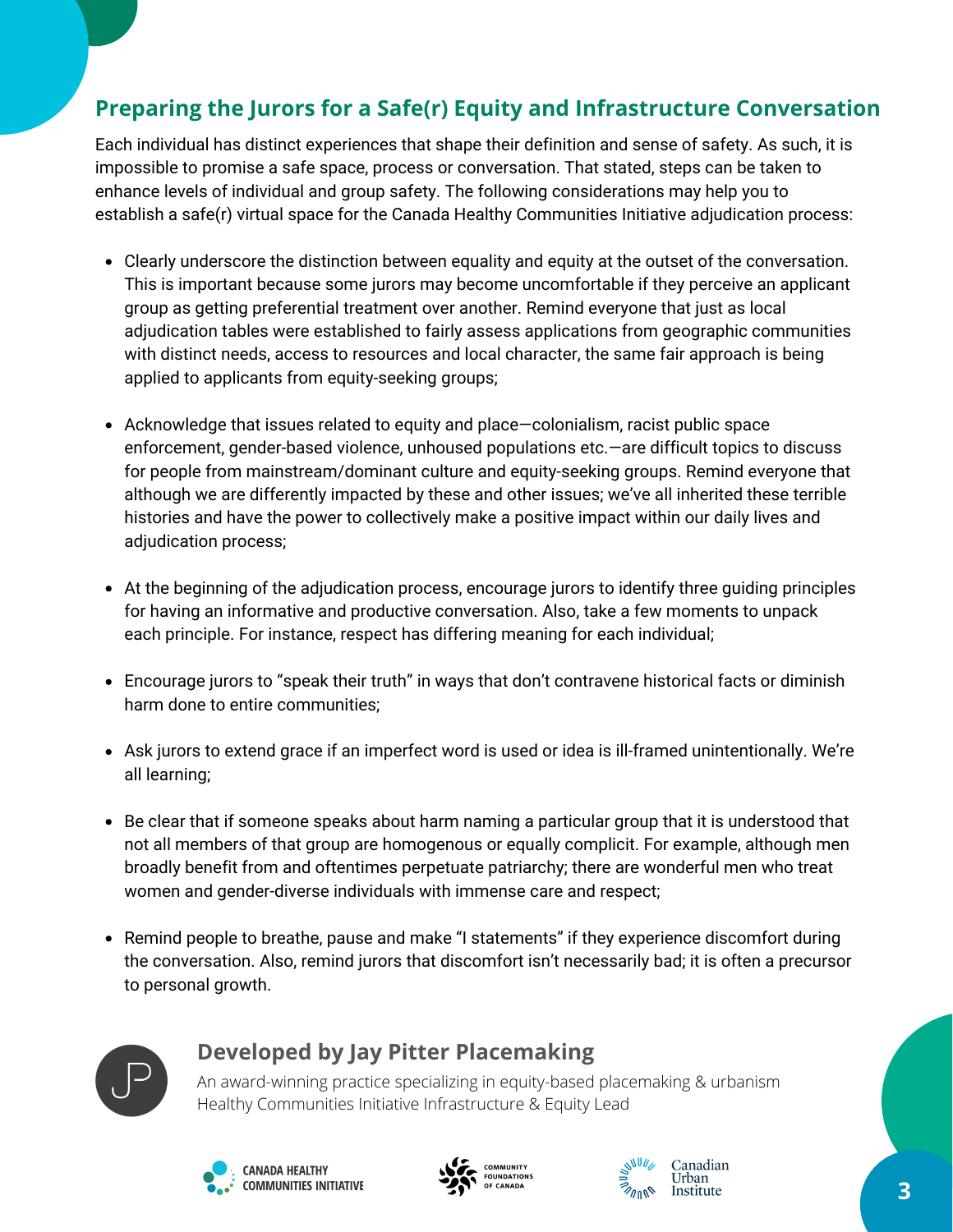# **Equity Guidance for the Review Process**

# **How to assess vastly different place-based projects using an equity-based lens**

The Canada Healthy Communities Initiative is incredibly inclusive of many types of place-based initiatives across the country. The following is a list of considerations that may support jurors with assessing varied proposals within the same adjudication process:

- While comparison is an inherent aspect of the adjudication process, be sure to equally assess the applicants' past experience, process, and budget against their own stated objectives/vision;
- When assessing projects with significant scope variance focus on impact—a small project has the potential to deliver big impact and the reverse is true;
- Applicants will have different levels of access to evidence-based information underpinning their projects, equally consider stats and stories;
- Each project should centre place but resist the urge to immediately prioritize design heavy interventions over social infrastructure and community care interventions;
- Carefully assess how each applicant describes place in terms of demonstrating an understanding of its complexity—sustainability, environmental justice, untold stories, local wisdom, hidden barriers, and/or invisible policies;
- Remember that ideas of innovation and design excellence differ across communities—value this plurality;
- When assessing projects do not be overly awestruck by sleek drawings and use of technical terms.

# **Basic Eligibility – Equity Criteria**

- The applicant and/or community co-leads tangibly demonstrate a commitment to equity prior to the funding opportunity through policies, past work, team composition, vision statement etc;
- The applicant has a grasp of intersectionality, considering how multiple aspects of identity and lived-experiences shape the ways we engage with on and offline infrastructure;
- The proposed initiative addresses an urgent COVID-19 challenge whilst instilling a sense of hope and vision for more equitable and sustainable infrastructure investments.





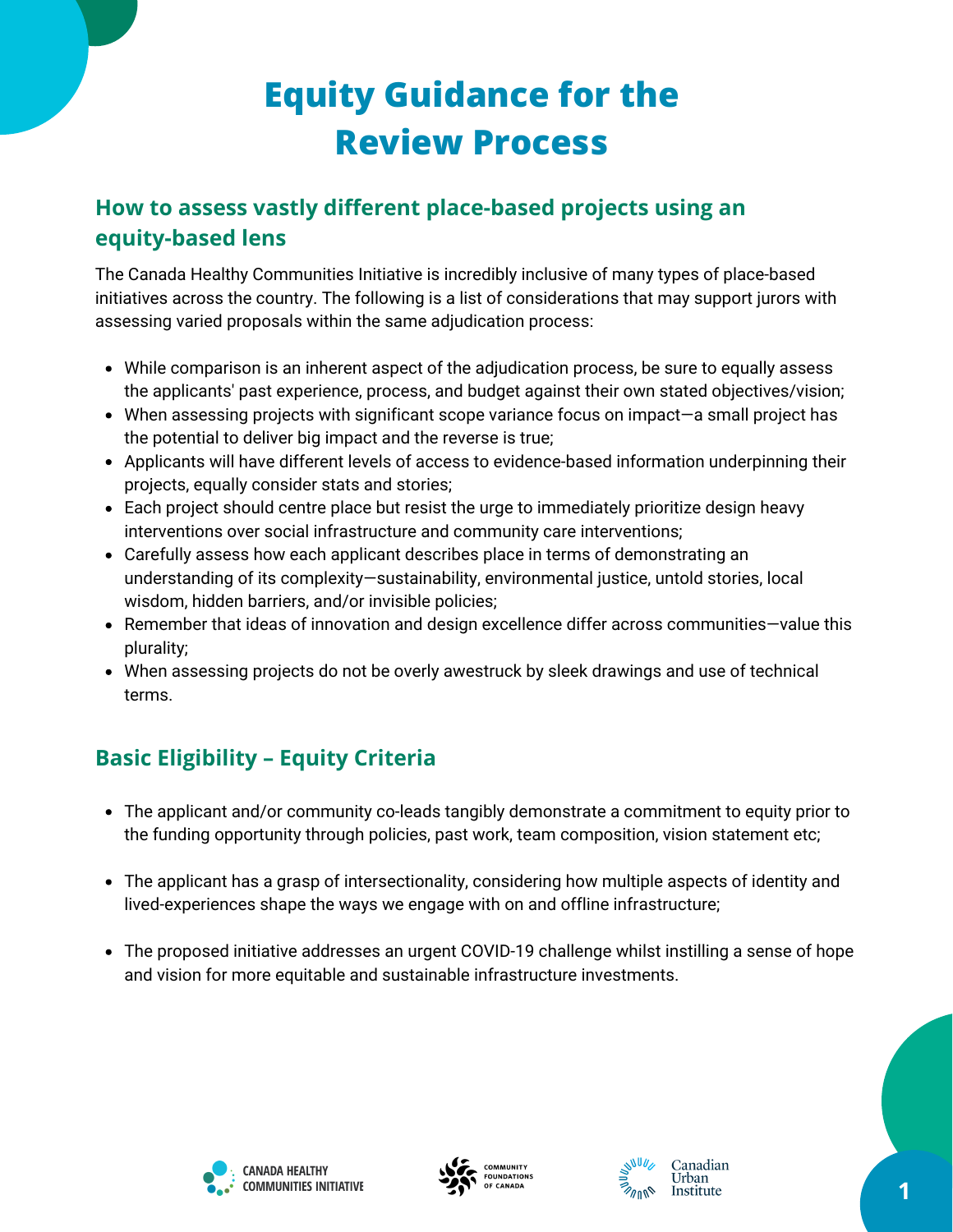## **Project Criteria #1: Project Rationale**

**The degree to which the project clearly creates safe and vibrant spaces, improves mobility options or provides digital solutions for communities experiencing the impacts of COVID-19.**

### **Criteria Equity Guidance**

- Evidence-based project proposal informed by meaningful inputs from affected groups and/or community-based examples of similar approaches;
- The applicant demonstrates an appreciation for historical and psychological safety issues that may arise (where applicable);
- Portfolio proof demonstrating competency and effective collaboration with external stakeholders.

### **Project Criteria #2: Community Engagement**

**The degree to which the project clearly engages diverse communities in design, implementation and use, and strengthens community resilience; including communities disproportionately impacted by COVID-19.**

### **Criteria Equity Guidance**

- The proposed project is reflective of the values and portfolio of the project leads—be sure to also consider the experiences of community co-leads partnering with larger institutions;
- Expertise and lived-experiences support the project vision and goals;
- Meaningful community involvement in terms of project coleads and/or deep community engagement;
- Meaningful inclusion of community members, including those most adversely impacted by COVID-19;
- The project fulfils the principles of "Nothing for Us Without Us."